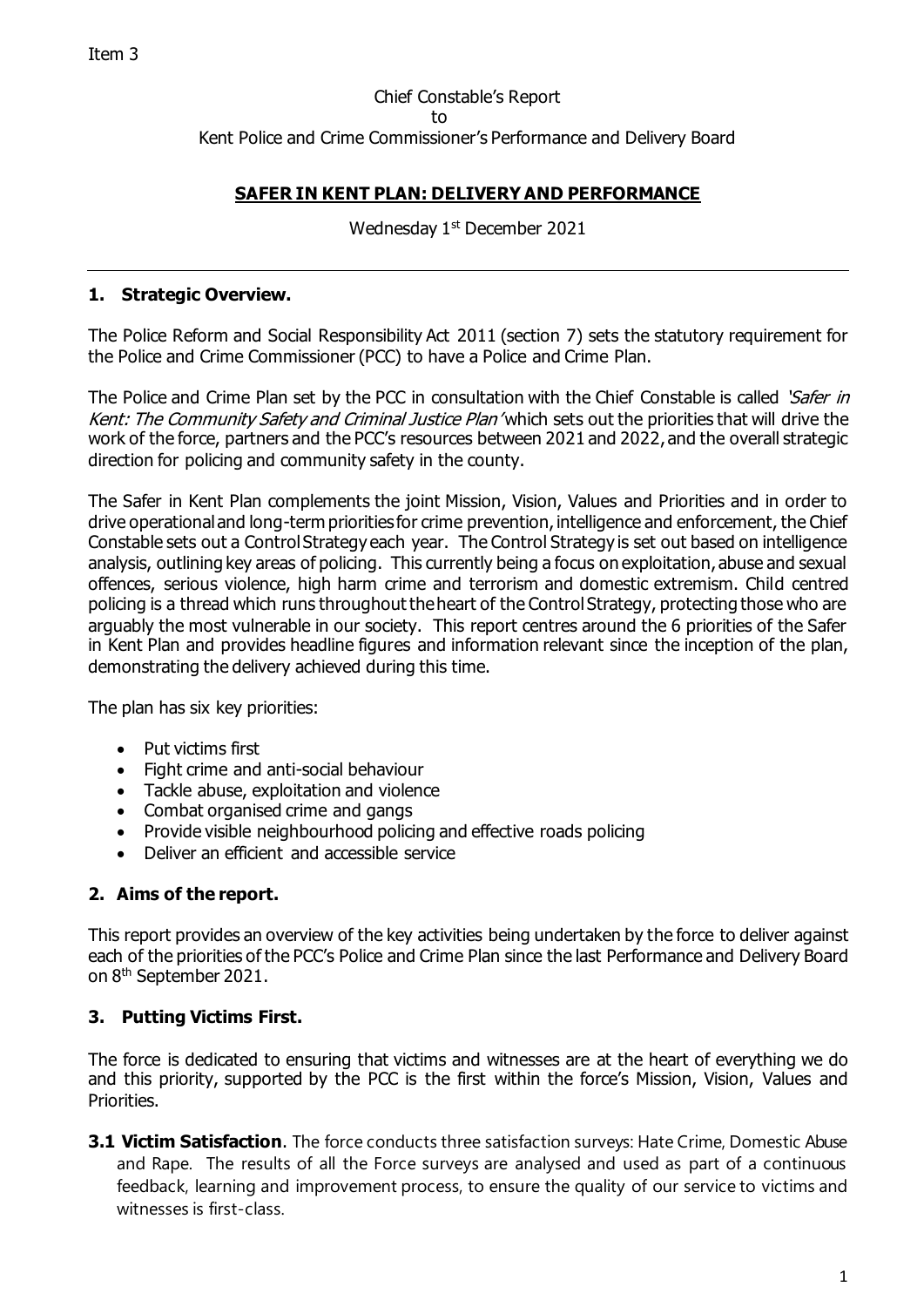### **Hate Crime Satisfaction**

|                             | % satisfied | Last year | % Change |
|-----------------------------|-------------|-----------|----------|
| Making contact              | 65.2%       | 64.5%     | $+0.7$   |
| Action taken                | 90.3%       | 81.4%     | $+8.9$   |
| Kept informed               | 86.8%       | 72.7%     | $+14.1$  |
| Treatment                   | 93.4%       | 89.3%     | $+4.1$   |
| <b>Overall Satisfaction</b> | 86.8%       | 80.6%     | $+6.2$   |

Overall Hate Satisfaction has increased by 6.2% for the five month period between May and September 2021, with a total of 86.8% victims satisfied with the overall service they received from Kent Police.

### **Domestic Abuse (DA) Satisfaction**

|                             | % satisfied | Last year* | % Change |
|-----------------------------|-------------|------------|----------|
| Initial contact             | 58.0%       | 63.6%      | $-5.6$   |
| Action taken                | 96.5%       | 91 7%      | $+4.8$   |
| Kept informed               | 90.7%       | 83.3%      | $+7.4$   |
| <b>Overall Satisfaction</b> | 92.9%       | 92.4%      | $+0.5$   |

\*Last year is based on June 20 to September 20 as no surveys were conducted in May 20, due to the Covid 19 lockdown and safeguarding victims

Overall DA satisfaction has increased by 0.5% for the five month period between May and September 2021, with a total of 92.9% of victims satisfied with the overall service they received.

# **Rape Satisfaction**

The rape satisfaction survey was implemented in 2019, with two key elements based upon whether the victim felt that they had been treated with dignity and respect, and whether they felt they had been treated fairly throughout the case.

|                                | % satisfied | Last year* | % Change |
|--------------------------------|-------------|------------|----------|
| Treated with dignity & respect | 97.5%       | 97.4%      | $+0.1$   |
| Treated fairly throughout case | 89.8%       | 91.2%      | $-1.4$   |

In seeking to continually improve, the contextual data from these important victim surveys is now available within the force intranet, accessible to those responsible for the delivery of rape investigations to better understand the service victims have received. Rape satisfaction features in the key Force Performance Committee, which is chaired by the Deputy Chief Constable and meets monthly.

# **4. Fighting Crime and Anti-Social Behaviour.**

The Force understands the impact crime and anti-social behaviour has on victims, witnesses and the wider community and is committed to tackling this, wherever it takes place. It cannot judge success merely on whether crime has fallen. Responding to the needs of local communities, carrying out quality investigations, apprehending wanted persons and ensuring offenders are brought to justice are just a few of the measures of success.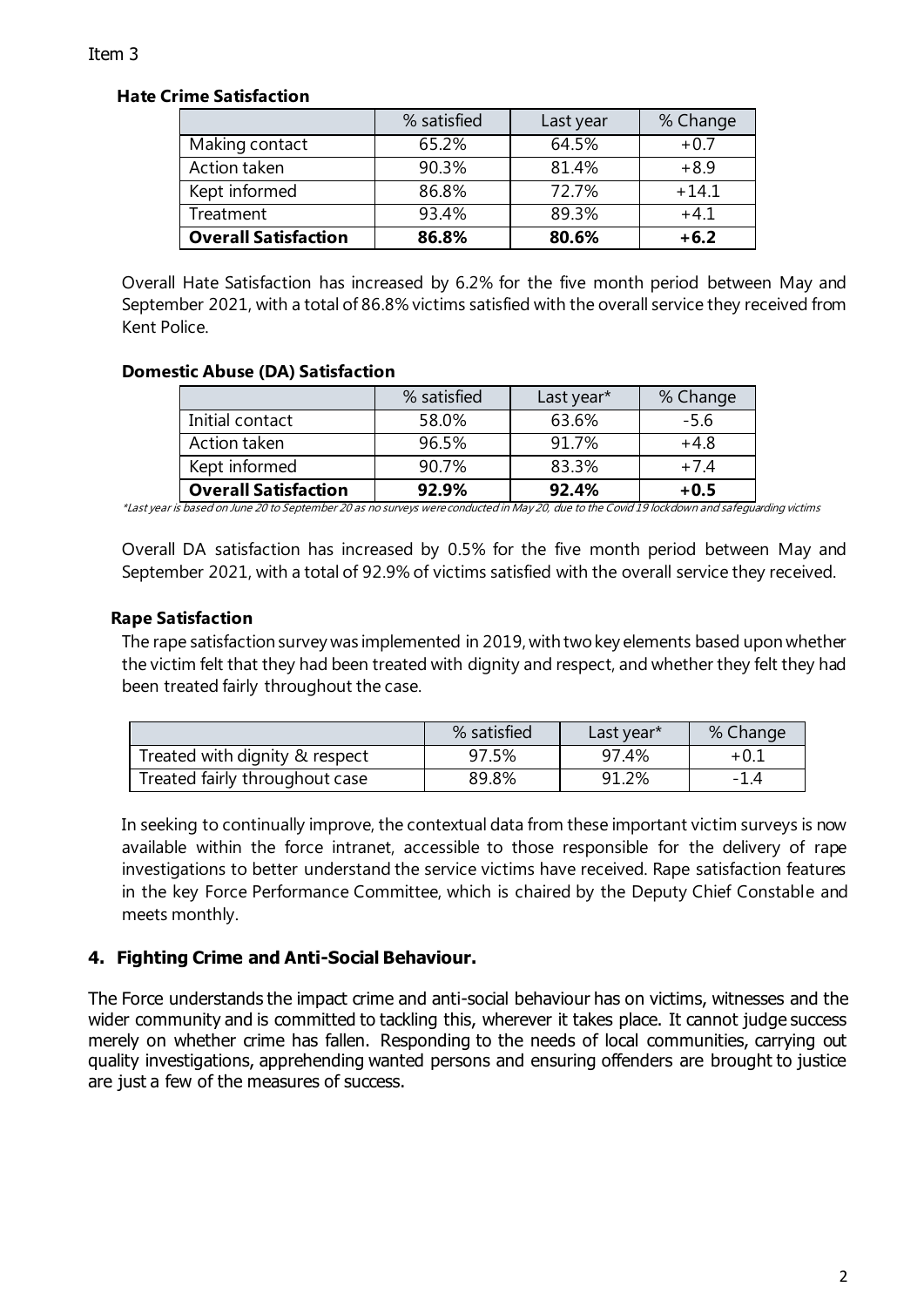|                  | Recorded<br>Crime | Last year | % Change | Number<br>change |
|------------------|-------------------|-----------|----------|------------------|
| May 2021         | 13125             | 10721     | 22.4%    | 2404             |
| June 2021        | 12461             | 11199     | 11.3%    | 1262             |
| <b>July 2021</b> | 15269             | 14114     | 8.2%     | 1155             |
| August 2021      | 12484             | 13950     | $-10.5%$ | $-1466$          |
| September 2021   | 12779             | 12712     | 0.5%     | 67               |
| 5 Month total    | 66118             | 62696     | 5.5%     | 3422             |

Victim based crime (VBC) has experienced an increase of 5.5%, with 3422 more victims between May and September 2021 compared to the same period last year. May to July experienced increases, whilst August saw a decrease of -10.5% (-1466) compared to the same month last year, which aligns to when the country was out of the first national lockdown.

The same period in 2019, which was unaffected by COVID-19, saw 71514 crimes recorded. Therefore, when compared with 2021, there is a decrease of -7.5% (-5396).

# **4.2 Burglary Residential & Business and Community**

### **Burglary Residential**

|                  | Recorded<br>Crime | Last year | % Change  | Number<br>change |
|------------------|-------------------|-----------|-----------|------------------|
| May 2021         | 386               | 382       | 1.0%      |                  |
| June $2021$      | 390               | 395       | $-1.3%$   | -5               |
| <b>July 2021</b> | 408               | 410       | $-0.5%$   | $-2$             |
| August 2021      | 393               | 443       | $-11.3\%$ | $-50$            |
| September 2021   | 404               | 481       | $-16.0%$  | $-77$            |
| 5 Month total    | 1981              | 2111      | $-6.2%$   | $-130$           |

Burglary Residential offences have seen a -6.2% decrease, with 130 less offences compared to the same period last year with notable decreases from June to September. May 2021 saw small increase on last year (4 more offences). The same period in 2019 saw 3038 crimes recorded. Therefore, when compared with 2021, further decreases are seen of 34.8% (-1057).

### **Burglary Residential Dwelling**

Burglary Residential is further broken down by excluding sheds and garages, detailing those that have occurred in relation to dwellings only.

|                | Recorded<br>Crime | Last Year | % Change | Number<br>change |
|----------------|-------------------|-----------|----------|------------------|
| May 2021       | 256               | 250       | 2.4%     |                  |
| June 2021      | 309               | 296       | 4.4%     | 13               |
| July 2021      | 311               | 290       | 7.2%     | 21               |
| August 2021    | 298               | 326       | $-8.6%$  | $-28$            |
| September 2021 | 292               | 325       | $-10.2%$ | $-33$            |
| 5 Month total  | 1466              | 1487      | $-1.4%$  | $-21$            |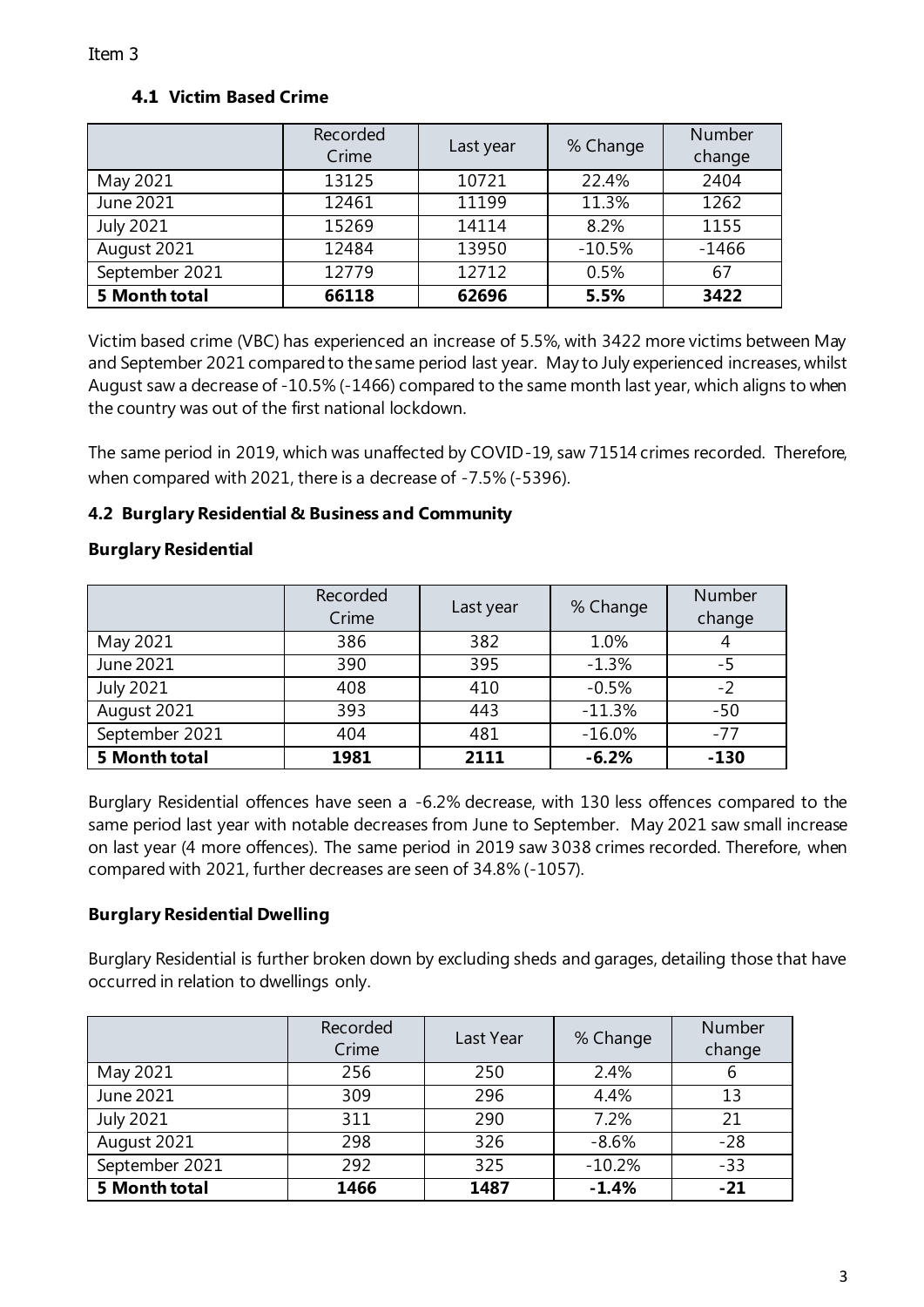Burglary residential dwelling offences have experienced a -1.4% decrease, with 21 less offences, compared to the same period last year. Small increases have been experienced for May to July, which aligns to when the country was on the first national lockdown. August and September have seen a small decreases on the same months last year when restrictions were lifted. The same period in 2019 saw 2153 crimes recorded. Therefore, when compared with 2021, further decreases are seen of -31.9% (-687).

|                  | Recorded<br>Crime | Last Year | % Change | Number<br>change |
|------------------|-------------------|-----------|----------|------------------|
| May 2021         | 130               | 130       | 0.0%     |                  |
| June 2021        | 109               | 127       | $-14.2%$ | $-18$            |
| <b>July 2021</b> | 121               | 153       | $-20.9%$ | $-32$            |
| August 2021      | 126               | 133       | $-5.3%$  | -7               |
| September 2021   | 131               | 113       | 15.9%    | 18               |
| 5 Month total    | 617               | 656       | $-5.9%$  | $-39$            |

# **Burglary Business and Community**

Burglary Business and Community offences have experienced a decrease of -5.9%, with 39 less offences compared to the same period last year. Decreases for the months of June to August. September seeing an increase of 15.9% (18 more offences) on the same month last year. The same period in 2019 saw 1285 crimes recorded. Therefore, when compared with 2021, further decreases are seen of -52.0% (-668).

# **4.3 Anti-Social Behaviour**

|                        | Recorded<br>Incidents | Last year | % Change | Number<br>change |
|------------------------|-----------------------|-----------|----------|------------------|
| May 2021               | 3367                  | 7161      | $-53.0%$ | $-3794$          |
| June 2021              | 3557                  | 4937      | $-28.0%$ | $-1380$          |
| July $20\overline{21}$ | 3432                  | 4805      | $-28.6%$ | $-1373$          |
| August 2021            | 3135                  | 4898      | $-36.0%$ | $-1763$          |
| September 2021         | 2553                  | 3744      | $-31.8%$ | $-1191$          |
| 5 Month total          | 16044                 | 25545     | $-37.2%$ | $-9501$          |

Anti-Social Behaviour (ASB) has experienced an overall decrease of -37.2%, with 9501 less incidents. Decreases against the same month last year were seen for each of the 5 months, with the largest decrease for May 2021 with 3794 less incidents compared to last year. This aligns with restrictions starting to be lifted from 12<sup>th</sup> April, with those that were COVID related reducing from a 19% between January and April 2021 to less than 4% for the 5 month period.

# **4.4 Chief Constable's Crime Squad**

The Chief Constable's Crime Squad consists of 32 investigators split across the three Divisions with leadership from a Detective Chief Inspector and a Detective Inspector. Over the last quarter the team has continued to contribute to the Force's priorities through the monitoring, identification, and investigation of serious acquisitive crime offences. These include both standalone and series offences. In addition to serious acquisitive crime, the Chief Constable's Crime Squad has assisted divisional colleagues with targeting and dismantling an acquisitive crime Organised Crime Group (OCG) in the East of the county resulting in the arrest and charge for numerous offences including driving and being concerned in the supply of class A drugs. The three individuals were recently sentenced to 40 months, 43 months, and 28 months imprisonment respectively.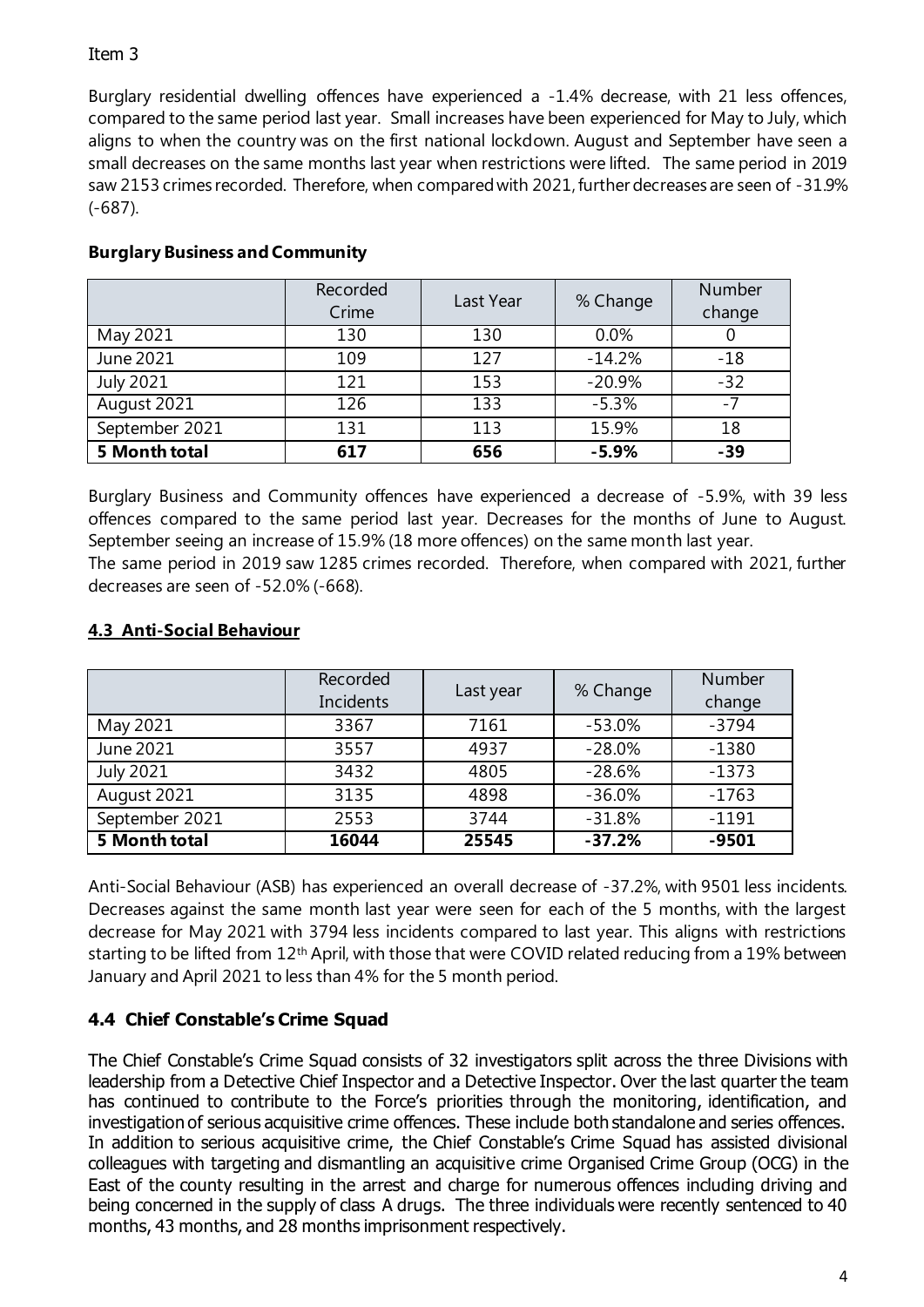The team continue to target residential burglary offenders. This includes the arrest and charge of three individuals for 8 offences relating to a series of car key burglaries in Swale and Tunbridge Wells. Furthermore, the team has continued to target violent commercial robbery offenders with success at identifying, arresting, and charging the key principle in a knife point commercial robbery targeting the £60k takings.

As well as the traditional residential burglary offences the crime squad have successfully identified, arrested, and charged two individuals who were abusing their position to access medical records and then commit offences against significantly vulnerable individuals. The suspects were charged with a conspiracy to burgle and theft offences. It is anticipated they are responsible for up to 75 similar offences. They are due for sentencing following guilty pleas in November 2021.

The team have performed strongly and continue to support the Force's competing demands of serious high-profile investigations which have resulted in 12 detectives being seconded onto two large scale investigations led by Major Crime. The team have also assisted with another operation relating to the recent disruption caused by eco activists.

**5. Tackling Abuse, Exploitation and Violence.** Abuse, exploitation and violence are a crime and a violation of an individual's fundamental human rights. The Force is committed to tackling these crimes and safeguarding vulnerable people from serious harm.

|                  | Recorded<br>Crime | Last year | % Change | Number<br>change |
|------------------|-------------------|-----------|----------|------------------|
| May 2021         | 3483              | 3371      | 3.3%     | 112              |
| June 2021        | 3454              | 3359      | 2.8%     | 95               |
| <b>July 2021</b> | 3669              | 3901      | $-5.9%$  | $-232$           |
| August 2021      | 3194              | 3966      | $-19.5%$ | $-772$           |
| September 2021   | 3127              | 3186      | $-1.9%$  | $-59$            |
| 5 Month total    | 16927             | 17783     | $-4.8%$  | $-856$           |

### **5.1 Domestic Abuse (DA)**

Domestic Abuse offences have experienced a 4.5% decrease, with 856 less offences compared to the same period last year. April and May experienced increases, whilst July to September saw decreases compared to last year, with the largest decrease experienced in August with 772 less offences.

The greatest crime type group within DA recording is Violence against the Person, with 80% of the total DA crime being seen in the 2021 period and 81% in the 2020 period. Within VAP is Stalking and Harassment and Controlling or Coercive Behaviour. When comparing the proportion of both of those crime types with the total volume of DA VAP a decrease from 43.3% to 42.2% is identified between the 2020 and 2021 periods. Breaking down further, the proportion of controlling or Coercive Behaviour against the volume of VAP has decreased from 15.3% to 14.2%

The 'other' DA offence category, such as theft, has reduced in terms of both volume and proportion over the comparative periods, whilst the DA sexual offence category has experienced an increase in both volume and proportion over the comparative periods.

The arrest / interview rate has decreased from 42.2% to 37.2%, however, it is an increase from the 33.4% seen in the 2019 period. The solved rate has seen a decrease at 6.8% in 2021 from 8.0% in 2021 periods: it is an increase from 6.2% in 2019.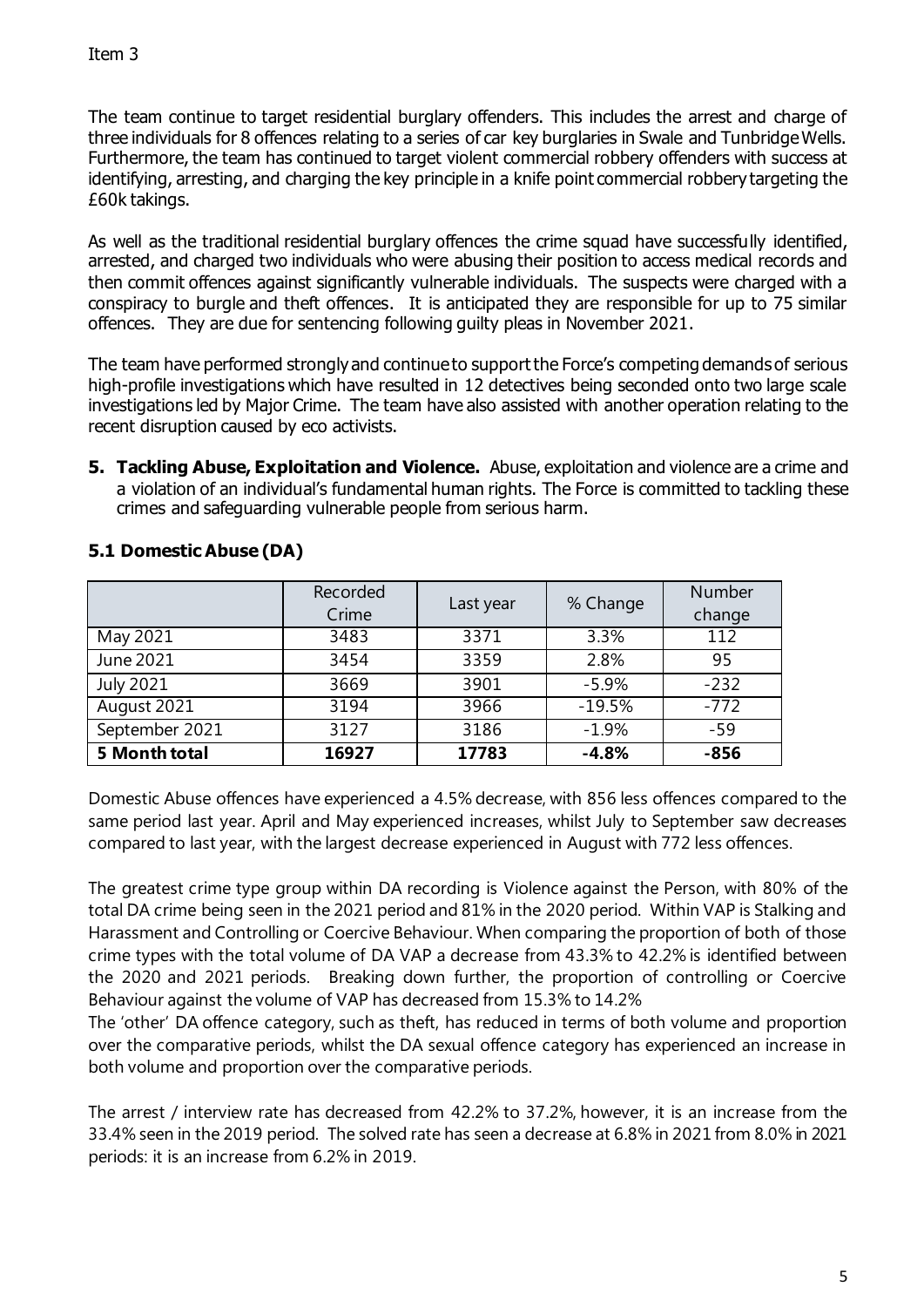### **5.2 Rape**

|                  | Recorded<br>Crime | Last year | % Change | Number<br>change |
|------------------|-------------------|-----------|----------|------------------|
| May 2021         | 187               | 150       | 24.7%    | 37               |
| June 2021        | 194               | 164       | 18.3%    | 30               |
| <b>July 2021</b> | 172               | 185       | $-7.0%$  | $-13$            |
| August 2021      | 192               | 164       | 17.1%    | 28               |
| September 2021   | 206               | 201       | 2.5%     |                  |
| 5 Month total    | 951               | 864       | 10.1%    | 87               |

Rape offences have experienced an increase of 10.1%, with 87 more victims compared to the same period last year. The months of May, June, August, and September 2021 saw increases against last year. The same period in 2019 saw 925 offences recorded, so relatively stable.

Improvements have been seen in 2021 with a 1.1% increase in the charge rate of offenders when compared with 2020 and a further increase of 3.1% in the charge rate compared with 2019.

|                  | Recorded<br>Crime | Last year | % Change | Number<br>change |
|------------------|-------------------|-----------|----------|------------------|
| May 2021         | 8245              | 6609      | 24.8%    | 1636             |
| June 2021        | 7850              | 6763      | 16.1%    | 1087             |
| <b>July 2021</b> | 9111              | 8355      | 9.0%     | 756              |
| August 2021      | 7475              | 8414      | $-11.2%$ | $-939$           |
| September 2021   | 7645              | 7578      | 0.9%     | 67               |
| 5 Month total    | 40326             | 37719     | 6.9%     | 2607             |

#### **5.3 Violent Crime**

With regards to the Home Office counting rules Violent Crime includes a broad range of offences across a spectrum from non-injury reports to the most serious violence, including homicide. The Force's Control Strategy features quite heavily in this category, such as Sexual Offences, Domestic Abuse and Robbery.

Violent crime has experienced an increase of 6.9%, with 2607 more offences. The same period in 2019 saw 37299 crimes recorded. Therefore, when compared with 2021, increases are seen of 8.1% (+3027).

VAP constitutes the greatest proportion of, and therefore volume of violent crime, with 91.5% of the total in 2021 and 91.8% in 2020. VAP volumes increased by 2277 between the 2020 and 2021 periods and increases of 3209 offences against 2019 VAP offences.

The arrest / interview rate has seen a decrease from 28.9% to 24.6%, however the arrest rate has seen an increase from the 20.7% seen in the 2019 period. The solved rate has also seen a decrease from 8.2% to 7.0%, however the solved rate has increased on the 2019 period from 5.4%.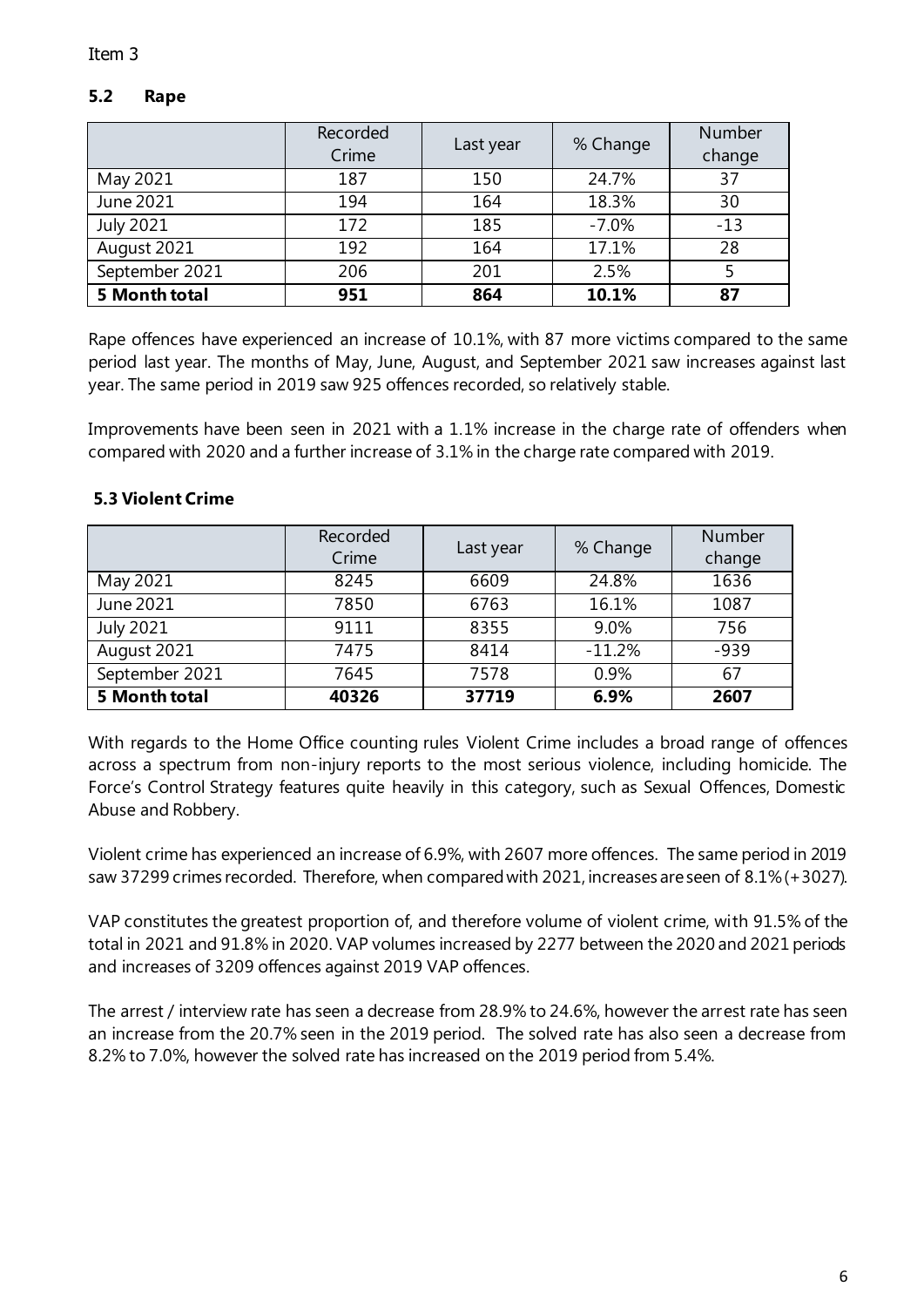### **5.4 Robbery**

|                  | Recorded<br>Crime | Last year | % Change | Number<br>change |
|------------------|-------------------|-----------|----------|------------------|
| May 2021         | 94                | 92        | 2.2%     |                  |
| June 2021        | 67                | 108       | $-38.0%$ | $-41$            |
| <b>July 2021</b> | 115               | 132       | $-12.9%$ | $-17$            |
| August 2021      | 91                | 114       | $-20.2%$ | $-23$            |
| September 2021   | 90                | 136       | $-33.8%$ | $-46$            |
| 5 Month total    | 457               | 582       | $-21.5%$ | $-125$           |

Robbery offences have experienced a decrease of 21.5%, with 125 less victims compared to the same period last year. May has seen an increase albeit by 2 offences, the months of June to September have all seen decreases on the same period last year.

The arrest / interview rate has decreased from 31.8% to 26.9%, with a further decrease from the 27.7% seen in the 2019 period. The solved rate has decreased from 16.8% to 11.2%, this is however stable with the 2019 period.

### **5.5 Sexual Offences**

|                  | Recorded<br>Crime | Last year | % Change | Number<br>change |
|------------------|-------------------|-----------|----------|------------------|
| May 2021         | 641               | 374       | 71.4%    | 267              |
| June $2021$      | 620               | 500       | 24.0%    | 120              |
| <b>July 2021</b> | 565               | 542       | 4.2%     | 23               |
| August 2021      | 526               | 526       | 0.0%     |                  |
| September 2021   | 616               | 571       | 7.9%     | 45               |
| 5 Month total    | 2968              | 2513      | 18.1%    | 455              |

Sexual offences have experienced an increase of 18.1%, with 455 more victims compared to the same period last year, with the largest increases experienced in the months of May and June. August is stable against the same month last year.

### **5.6 Violence Against the Person (VAP)**

|                  | <b>Recorded Crime</b> | Last year | % Change | Number<br>change |
|------------------|-----------------------|-----------|----------|------------------|
| May 2021         | 7510                  | 6143      | 22.3%    | 1367             |
| June 2021        | 7163                  | 6155      | 16.4%    | 1008             |
| <b>July 2021</b> | 8431                  | 7681      | 9.8%     | 750              |
| August 2021      | 6858                  | 7774      | $-11.8%$ | $-916$           |
| September 2021   | 6939                  | 6871      | 1.0%     | 68               |
| 5 Month total    | 36901                 | 34624     | 6.6%     | 2277             |

This group of offences has experienced an increase of 6.6%, with 2277 more victims compared to the same period last year. The 2021 volume has also seen an increase of 9.5% against the 2019 period where 33692 offences were recorded.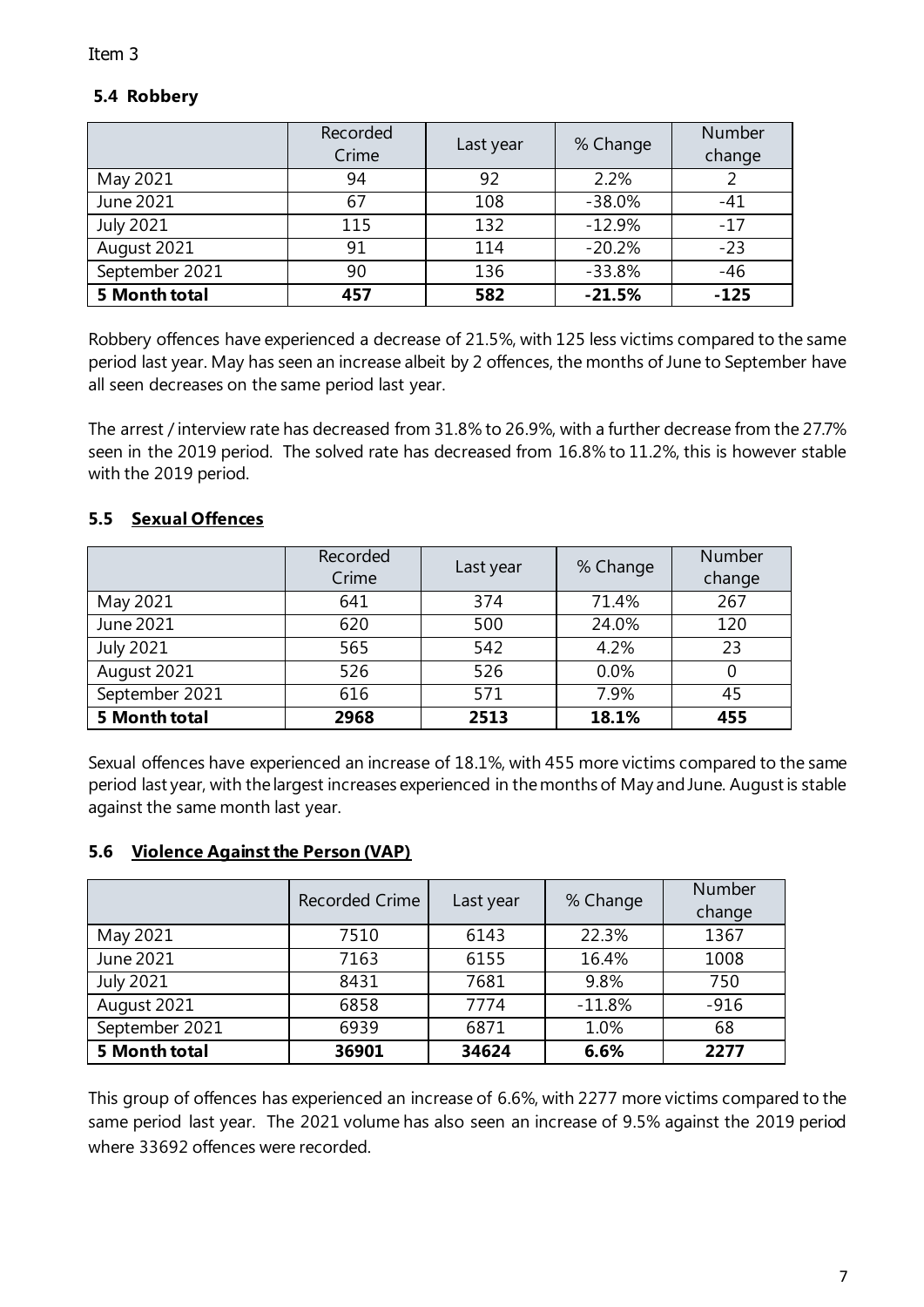The greatest increases in VAP is Violence without injury with 7.3% (+1086), offences under Violence without Injury with the largest increases are Assault without Injury up 7.3% (+936), Threats to Kill up 17.1% (+115) and Modern Slavery up 54.3% (+51).

A significant proportion of VAP recorded offences is attributable to DA and has decreased from 51.4% to 45.9% between the 2020 and 2021 periods; the key elements of this have been discussed in the DA section of this report.

The arrest / interview rate has decreased from 31.5% to 26.9%, however it is an increase from the 22.6% seen in the 2019 period. The solved rate has decreased from 8.9% to 7.6%, this is however is an increase from the 5.8% in the 2019 period.

# **5.7 County Lines and Gangs**.

Tackling county lines and gang criminality has remained a priority for Kent Police with the County Lines and Gangs Team (CLGT) continuing to deliver a strong performance. During the last quarter the county lines have fallen from 46 to 40 operating county lines.

The disruption wing of the team remains dynamic. This enables them to respond quickly and effectively to incidents of vulnerability and assist the investigators in building effective case files to secure charges and obtain early guilty pleas. The disruption team have also dealt with several other lines, including the arrest and charge of an individual who, when arrested, had a metre long 'Zombie' knife in his possession.

To further strengthen resources, a new County Line Central Team has been created. Following a successful application process, officers have been recruited to the team including an Inspector and Sergeant who are scheduled to start at the end of November. Additionally, two safeguarding officers have been recruited within the last quarter who work closely with vulnerable children and young people identified through the team's activity. Their work is contributing to changing the lives of young people. For example, through their work they have been able to secure the cooperation of a victim who was subjected to a knife point robbery at the hand of a gang member. Their intervention has led to the young person accessing diversionary opportunities.

The CLGT continue to work in strong collaboration with the Metropolitan Police Service and the British Transport Police (BTP) where regular train station operations are run. The team has also seen the development of a strong working relationship with our Special Constabulary colleagues establishing a rolling Special Constable (SC) attachment to the East CLGT. SCs have subsequently participated in the above BTP operation and other CLGT operations including a proposed 'take over' event.

During the week of 11<sup>th</sup> October to 17<sup>th</sup> October the Force took part in County Lines Intensification Week which is a national campaign to tackle drug networks. Properties previously identified as having been used by county lines networks were visited to ensure no criminal activity was taking place. Folkestone Community Safety Partnership were involved, disrupting and preventing violent and drugrelated crime in Folkestone. During this time two suspects were arrested and drugs were seized and seven people were stopped and searched following work by police dog Max, leading to the seizure of a lock knife and cannabis.

# **5.8 Knife Crime**

Operation Eminent is the Force's plan to tackle serious violent knife crime Kent Police received additional funding from the Home Office this year to tackle and reduce knife crime. The fund is spent on visible activity in defined hotspot areas across the county to tackle serious violence. The activity is tracked and reported back to the Home Office so that the impact of the activity on reported crime can be tracked. During the last quarter activity has focussed on post lockdown easing activity, operational activity, increasing analytic capability and analysis. The post lockdown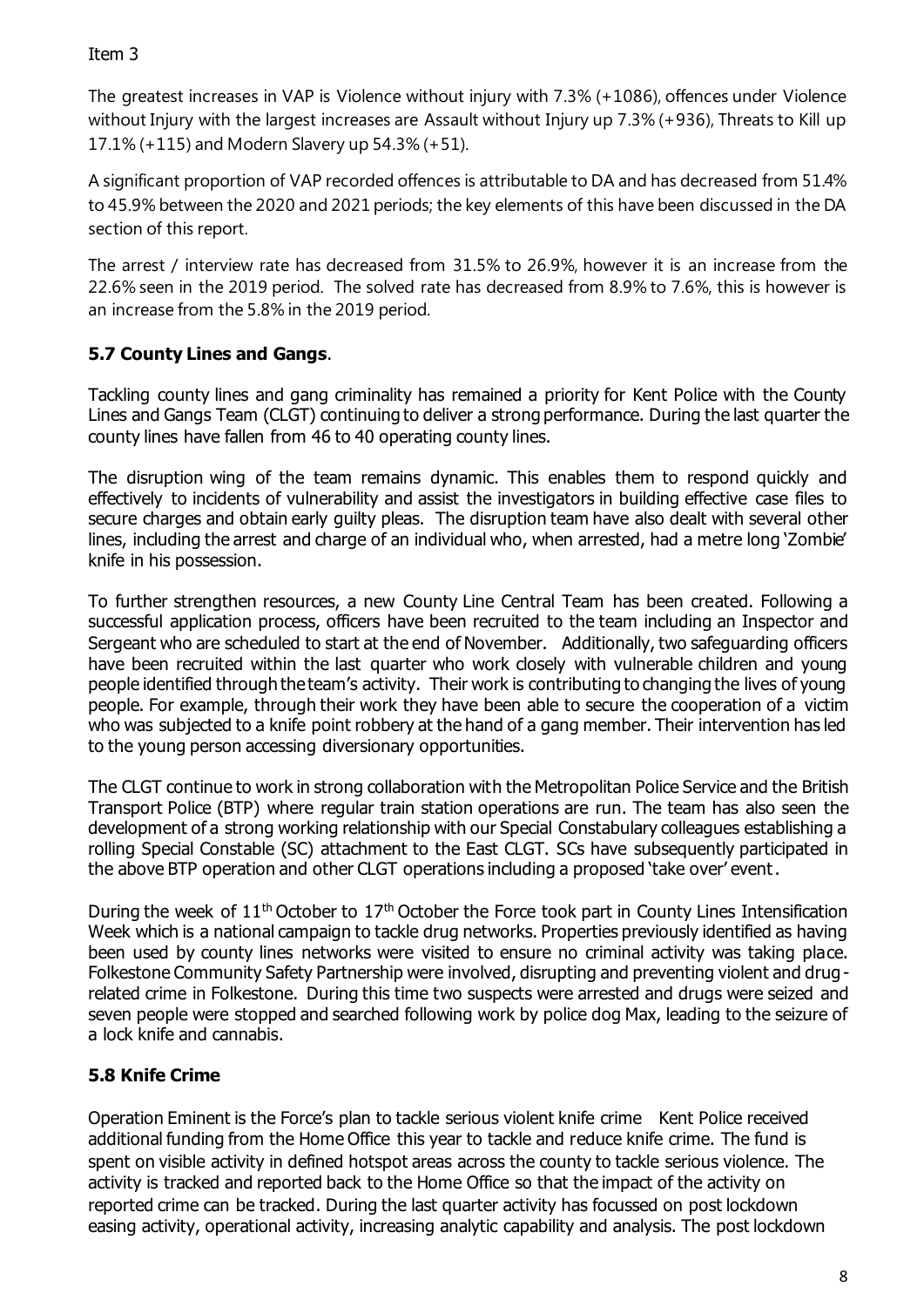easing activity has taken place across all divisions in the county and a central analytical team contributes to the development of the data driven decisions. The analytical activity assists with the emerging hotspots and professional development and the operational activity focusses on the County Lines and Gangs Team and a central team to deliver multi-force activity. During the period July to September 2021 the team have made over 1,200 arrests, over 1,300 Stop and Searches, over 900 drug seizures and approximately 500 weapon seizures.

# **5.9 National Fraud Intelligence Bureau**

The National Fraud Intelligence Bureau (NFIB) was created to help the police and their partners catch and disrupt these criminals and make the UK a more fraud-resistant society, by alerting our communities to threats from fraud and working together to prevent crime occurring. The National Fraud Intelligence Bureau (NFIB) sits alongside Action Fraud within the City of London Police which is the National policing lead for economic crime. The NFIB receives all the Action Fraud's reports. Millions of reports of fraud and cybercrime are used by the NFIB to identify serial offenders, organised crime groups and find emerging crime types.

All NFIB referrals fall under the umbrella of the Economic Crime Unit (ECU). Those transferred to Kent Police are received by Investigation Management Unit who will generate a local record on force crime recording systems. They will then be forwarded to ECU where they will be assessed by the Primary Investigation Team (PIT) who will carry out enquiries to ascertain if there is a viable crime and to direct it to the correct force area or professional agency if appropriate.

The Primary Investigation Team are responsible for the assessment and desktop investigation of all NFIB referred reports to Kent Police. They will also review and offer advice to reports generated as a local 'call to service'. Where the reports are capable of early resolution then the PIT team will facilitate this. Where the call to service reports are capable of being continued by teams on District they will disseminate the crime report, with rationale, to the most appropriate resource for onward investigation. The Volume Fraud Team (VFT) are responsible for the enforcement of fraud reports that have been previously assessed by PIT team and deemed to require specialist expertise to investigate. The VFT will deal with the more straightforward investigations including online auction fraud, courier fraud, individual fraud, lower level investment fraud, courier fraud and doorstep (rogue trader) fraud. The Complex Fraud Team will deal with complex investigations such as investment and boiler room frauds, investigations involving professional enablers (i.e. solicitors) as well as electoral offences.

# **6. Combatting Organised Crime.**

The force understands the challenges in tackling organised crime and the significant impact the associated crime types can have on victims and the wider community. Led through the Kent and Essex collaborated SCD and delivered locally through CSUs and local teams, the force is actively combatting organised crime related activity.

# **6.1 Organised Crime Groups (OCG)**

During the period May to September 2021, the Kent and Essex Serious Crime Directorate have continued to target OCG criminality across the force. Through the established multi-agency approach, local Serious Organised Crime Partnership Boards mobilise partners across the 4 pillars of Prevent, Protect, Prepare and Pursue elements to protect communities.

SCD lead on tackling the most challenging and high-harm OCG offenders. Using a range of tactics, the Directorate has achieved numerous convictions and wider victim justice outcomes for serious crimes committed by Kent OCG nominals.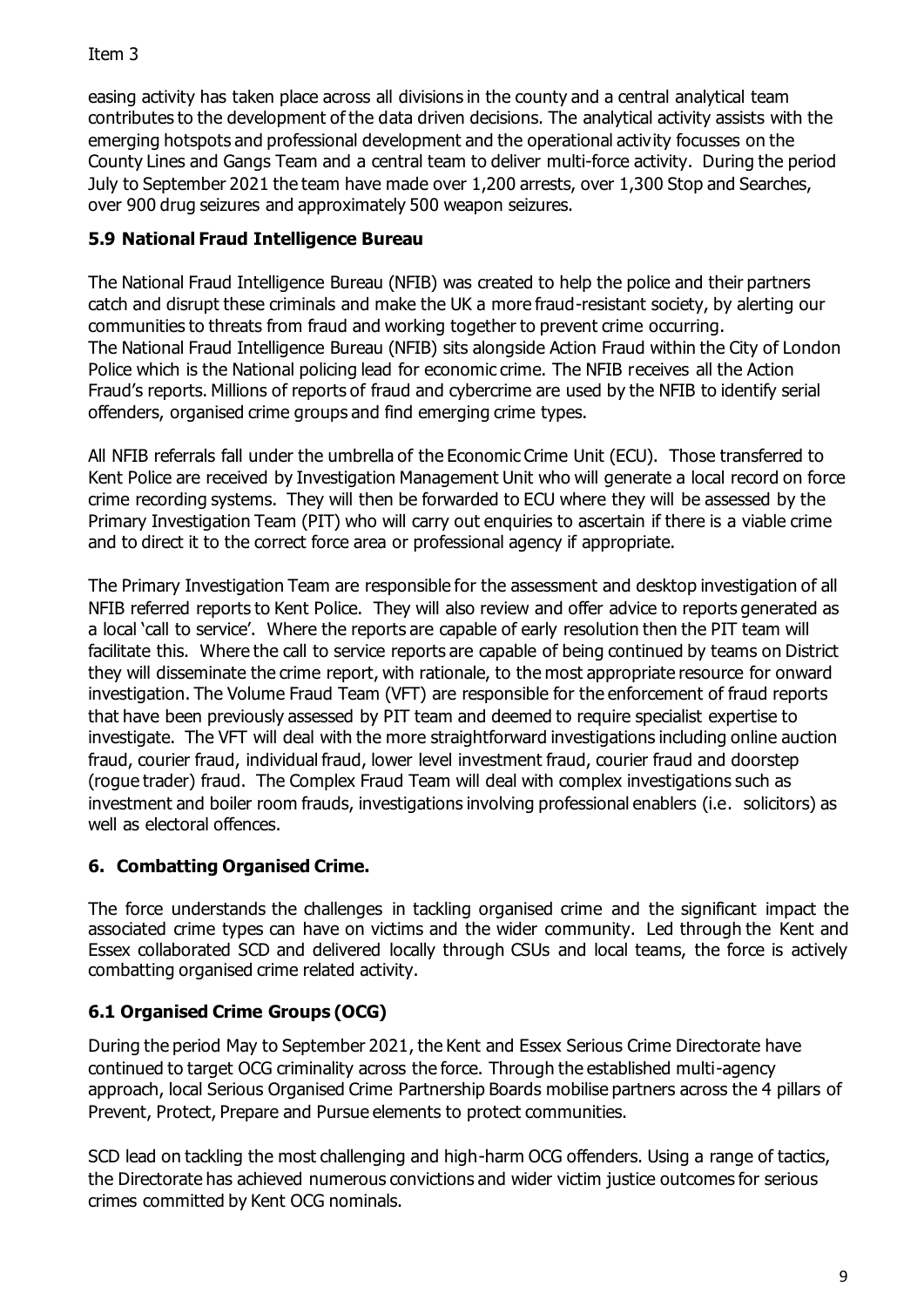Between May and September 2021, a summary of results achieved by the Serious and Organised Crime Team within SCD, against OCGs is as follows:

|                                                              | $May -$<br><b>September</b><br>2021 | 2021/22      |
|--------------------------------------------------------------|-------------------------------------|--------------|
| <b>Arrests</b>                                               | 34                                  | 47           |
| Warrants<br>executed                                         | 21                                  | 26           |
| <b>Total Charges</b>                                         | 16                                  | 19           |
| Remands in<br>custody                                        | 12                                  | 16           |
| Drugs recovered<br>- Class A                                 | 20.5kg                              | 20.5kg       |
| Drugs recovered<br>- Class B                                 | 21.kg                               | 43kg         |
| Cash seized                                                  | £189,000                            | £297,965.00  |
| Assets seized                                                | 9 x Rolex                           | 12 x Rolex   |
| <b>Firearms</b><br>recovered                                 | $\mathbf{1}$                        | $\mathbf{1}$ |
| <b>Sentences</b><br>obtained<br>Imprisonments<br>& suspended | 74.5 years                          | 88.6 years   |
| Covert<br>deployments in<br>support of OCG<br>investigations | 269                                 | 319          |

### **Disruptions**

| <b>Month</b>  | May<br>21 | Jun<br>21 | Jul<br>21 | Aug<br>21 | <b>Sept</b><br>21 | <b>Total</b> |
|---------------|-----------|-----------|-----------|-----------|-------------------|--------------|
| <b>Number</b> |           | 26        | רר<br>رے  | ÷,        | 14                | 89           |

The average number of disruptions per month in this reporting period are 17.8, is higher than when compared to the last reporting period (January – April 21) whereby the average number of disruptions was 12.7 per month.

### **7. Provide Visible Neighbourhood and Effective Roads Policing.**

Providing visible, local policing at the heart of our policing model remains a priority for Kent Police. The challenge however is clear in respect of maintaining a visible presence balanced against an increase in demand and fewer resources.

### **7.1 Local and Community Policing.**

Each of the 13 Districts is served by their own dedicated Local Policing Teams and Community Safety Units. CSUs focus on prevention, deterrence and community engagement, working in partnership to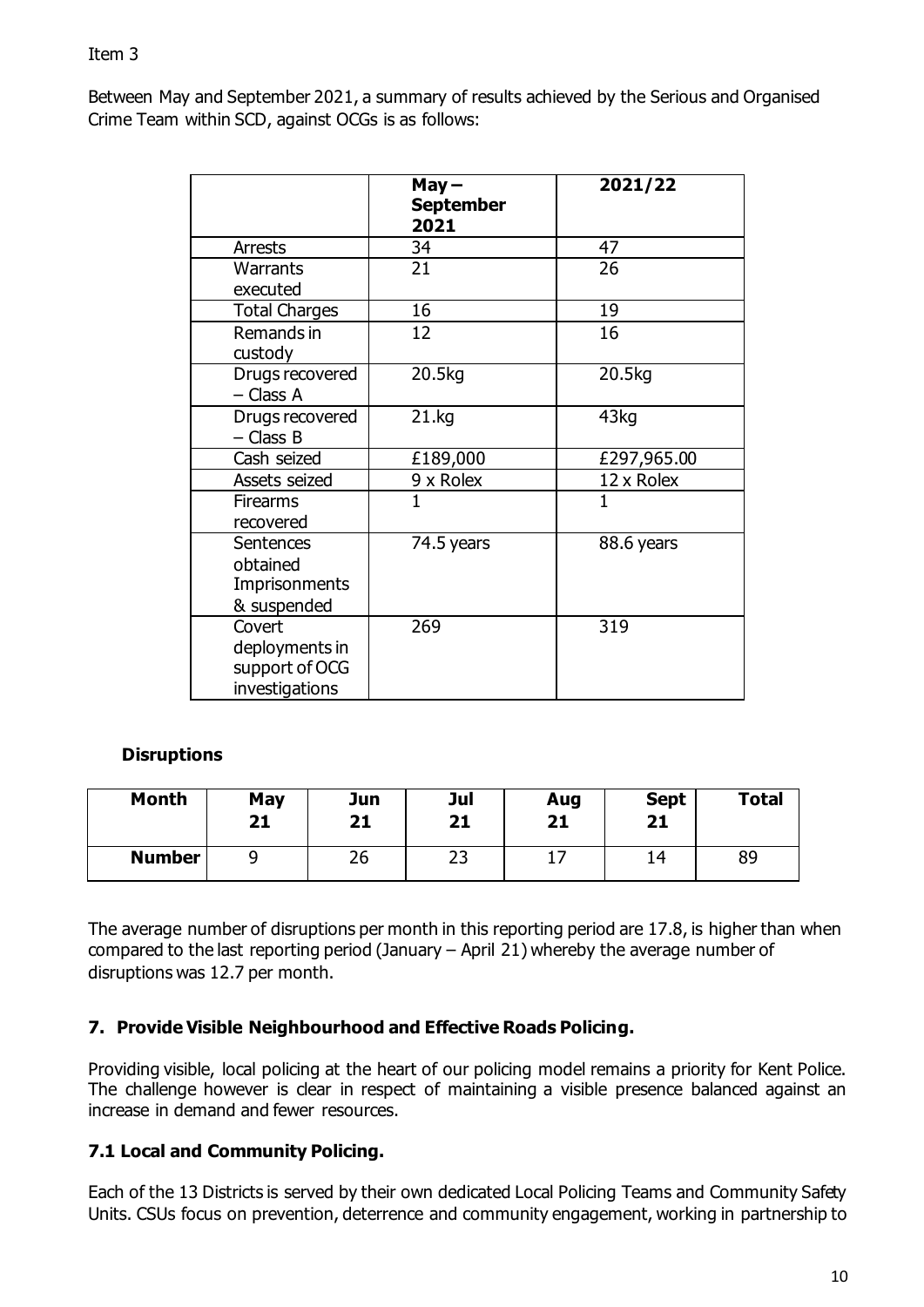problem solve local issues, particularly where there is vulnerability and community-based crime and ASB.

Local policing in Kent continues to follow the neighbourhood policing core guidelines and has been enhanced through the uplift programme with roles such as Town Beat Officers. Almost 200 ward PCSOs are geographically aligned to dedicated wards, ensuring that members of the public have a named local officer to work with communities and tackle the issues important to them.

Engagement is a fundamental part of neighbourhood policing. As an innovative force, Kent Police have procured new technology to transform how it engages with the public. 'My Community Voice' will allow officers to engage in a meaningful way with the community; keeping people up to date with news, alerts, appeals, events and general policing activities. In return the Force will better understand what is important to members of community groups, residents, and businesses.

This is a unique platform as the public can choose exactly what information they receive and how they receive it, by email, text or voicemail. Ward officers will be able to target information updates at street, ward or district level and communications can be sent in over 100 languages. Most significantly it allows two-way dialogue so that the Force can identify and respond to the issues that matter most to local people. Officers are working with Neighbourhood Watch, Parish Councils and key individuals to optimise the roll out. The ambition is to have ten percent of our communities signed up in the first year.

The emphasis on visible, accessible local policing means districts are now served by a network of dedicated resources who work with partners to tackle priority local issues. This includes 20 officers working in three multi-agency District Task Forces (Margate, Maidstone, Medway) and the newly formed Schools Team. Currently we have 25 officers across 60 schools and are working towards a phased implementation which will see 70 Schools officers providing a named officer for all secondary provision across Kent and Medway. The core purpose of the Schools Police Officer is to work with schools, educational establishments and other youth related organisations to provide a visible and accessible Police presence. They work closely with young people, parents and carers, to create a respectful and positive culture of Policing amongst children and young people, increasing safety, identifying early intervention safeguarding opportunities and reducing the fear of crime and victimisation and disrupting criminal activity. Presentations have been delivered regarding sexual offences, raising awareness around consent to sixth form students, receiving positive feedback from students and schools. During school holidays the team have worked in the community and attended summer clubs and public open spaces to ensure a consistent relationship with the police, creating trust and building on relationships with young people.

The Problem Solving Task Force (PSTF) was launched during 2020/21, the first unit of its kind in policing, implemented with 24 PCSOs who work with CSUs and partners to take enforcement action, make environmental improvements and provide visible policing in areas where long term embedded problems have persisted. The team have been working across the county in Medway, Maidstone, Ramsgate and Deal. In Medway the team were dedicated to an area impacted by county lines and drug dealing. While the specialist Gangs and County Line team tackled the criminality, the PSTF engaged 650 households in the area undertaking 12 weeks of high visibility patrolling, environmental audits and intelligence gathering, responding to the issues raised by the community. A survey of residents showed 66% of residents stated they felt a tangible benefit in the reduction of crime and Anti-Social Behaviour following the focussed activity.

**7.2 Citizens in Policing**. The force continues to utilise a variety of volunteer roles to extend the policing family and provide visible policing. Special Constables, Cadets, Community Police Volunteers and volunteer support officers and staff, work and engage with the local community in both urban and rural locations.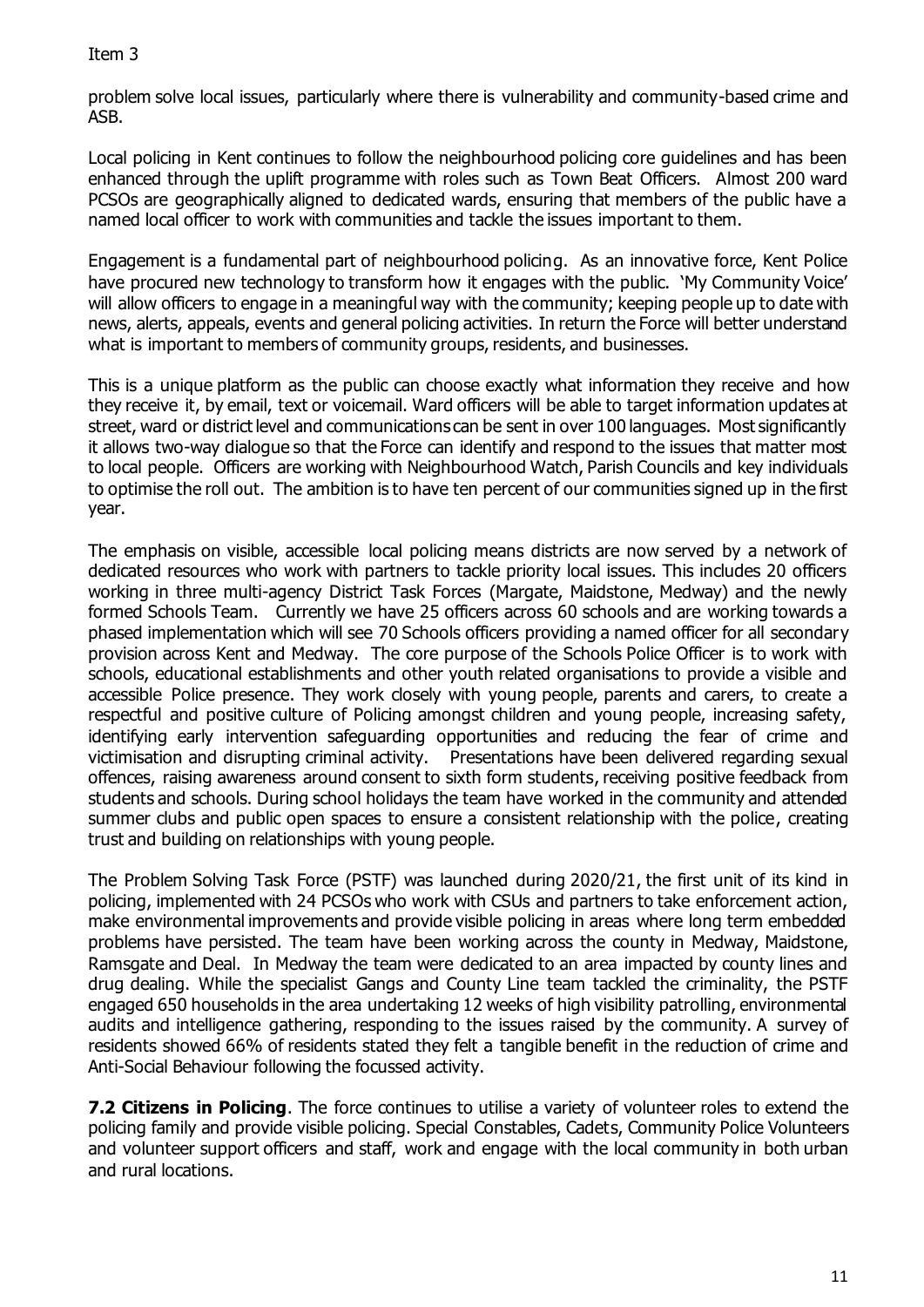### Special Constabulary

Kent SC establishment stood at 352 in September, a decrease of 11 officers since May as the pandemic eased. 149 officers held Directed Patrol Status and 203 were trainees. East had the highest number of Specials at 25.7%, while West had the least with 15.7%. 11% of Kent Specials identify as being from a minority ethnic group and females account for 25% of the overall establishment. 7 officers achieved Directed Patrol Status on the Special Constable Learning Programme (PEQF) and were among the first in the country to do so.

#### Police Support Volunteers

PSVs have been reintroduced to many teams around the county, with Op Zenith ensuring IT access at all stations to enable PSVs to come to duty. Some new roles have been introduced, such as administrative support for the PCSO Tasking Team, which is a positive development. Establishment dropped by 10 from 159 in May to 149 in September, mainly due to older PSV not wishing to return to volunteering after the pandemic.

#### Community Speedwatch

CSW demand increased over the period May to September, with over 40 new schemes showing an interest in starting up. July produced the highest number of records ever with 4709 vehicles recorded speeding. 75 volunteers joined CSW that month, indicative of the public perception of Speeding issues. Incidents of group abuse unfortunately increased, with 35 drivers in July abusing CSW volunteers, ranging from name calling to threatening behaviour. Interestingly, most of the abusers are not actually speeding because they slow down specifically to take the abusive action. A Develop You post for a PC to provide enforcement support was successfully advertised and filled.

#### Volunteer Police Cadets

The Mini cadet programme continues to grow following the successful pilot at the start of the year in Temple Hill School in Dartford. A further 17 schools came on board from the end of October, reaching out to over 200 children aged between  $8 - 11$  years. There has been some very positive feedback from the schools, with several requests to return for a second programme in the new year as well as some positive press reporting from the Kent Messenger Group. Plans are now in process for the next cohort of schools for 2022.

The senior cadet programme is also continuing to grow with the launch of Dartford and Folkestone in November. There are currently 435 cadets across the county, but this figure will increase to closer to 500 with the two new units opening. Interest in cadets also continues with a further 360 cadets on the waiting list. There are currently 111 active volunteer leaders supporting the 12 units with a further 98 in the recruitment process to ensure a robust resourcing model is in place and to assist with the potential growth of the programme in 2022. The recruiting leaders include 28 who were previously cadets who have reached the age of 18 but want to continue supporting the cadet programme. There are currently 27 ex-cadets who have now joined Kent Police as PCs, SCs, PCSOs and PSEs with a further 8 applications in progress.

#### Community Policing Volunteers

During the past year the following work has taken place in relation to CPVs:

- Revised all powers and had Chief Constable sign off.
- Reviewed deployment protocols, linking and liaising with FCR.
- Reviewed and realigned vetting requirements relevant and specific to each strand.
- Reviewed and adjusted the recruitment processes and requirements.
- Reviewed and revamped uniform requirements and agreed for each strand.
- Currently reviewing the CPV Standard Operating Procedures.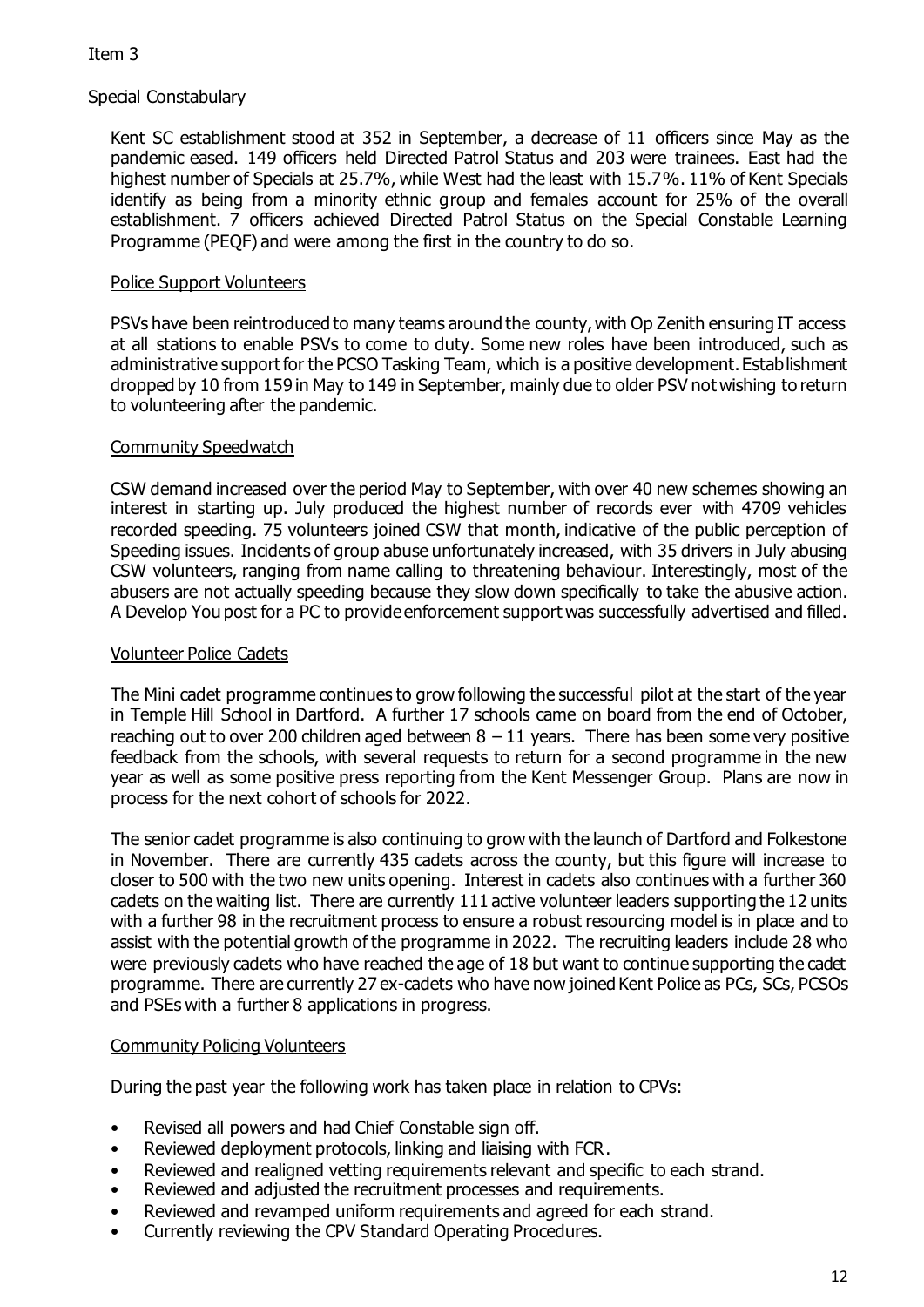• Continued to recruit CPVs across various strands and interviewed using Microsoft TEAMS

• Updated website to reflect exactly what is on offer if someone is interested in becoming a CPV which included reimaging, overview, descriptions, specific requirements etc and is now live.

A pass out ceremony was held at KPC in July for various CPV strands and another at Rochester Airport for the Aviation strand, attended by the PCC. In total we now have 101 CPVs through a number of strands across Kent.

**7.3 Tactical Operations.** Tactical Operations deliver a range of tactical assets to support policing operations at all levels of criminality and provide a visible presence on the streets of Kent. Teams include Firearms, Dog Section, Tactical Support, Search and Marine Unit, Roads Policing, Proactive Targeting Team and the Rural Liaison Team.

**7.4 Roads Policing.** Kent has 6,126 miles of roads and 204 miles of motorways therefore effective roads policing is key to keeping people safe on our roads. The force focuses on the fatal four offences: tackling speeding; substance misuse; seatbelt offences and mobile phone use, as well as other strategic threats such as driving without proper licences or insurance. The Roads Policing Unit (RPU) operates 24/7 across the county to provide a specialist response to the strategic road network and supports divisions in disrupting criminality. There are three key areas of activity and focus which demonstrate the commitment to keeping Kent's roads safe which are education and enforcement, partnership working and quality investigations in respect of serious road traffic offences

During the period of May to September 2021 the RPU has seen a steady rise to pre-lockdown traffic levels. This has seen the call demand increase and peak during the month of July at over 1000 calls attended by RPU staff. Call demand for Kent Police on the Strategic Road Network (SRN) for the period shows a similar trend in call attendance. The peak of call demand for the SRN was also in July where Roads Policing attended just under 600 calls for the SRN alone.

Focus has remained on enforcement of the main factors contributing to people being killed and seriously injured on the county's roads (Fatal 4 offences), the National NPCC Campaigns and proactive disruption of criminals using the road network.

|                                     | <b>May</b> | June | <b>July</b> | <b>August</b> |
|-------------------------------------|------------|------|-------------|---------------|
| Driving without due care and        |            |      |             |               |
| attention offences detected:        | 53         | 47   | 65          | 51            |
| Seatbelt offences detected:         | 52         | 282  | 162         | 124           |
| Mobile Phones offences detected:    | 79         | 77   | 73          | 60            |
| Speed offences detected:            | 5795       | 6147 | 7750        | 7248          |
| <b>Excess Alcohol arrests:</b>      | 108        | 117  | 121         | 100           |
| Excess Drugs arrests:               | 70         | 38   | 64          | 59            |
| Fail to provide a specimen arrests: | 15         | 18   | 14          | 28            |
| Unfit through drink/drugs arrests:  | 107        | 88   | 96          | 101           |

Enforcement Activity Overview where specifically linked to "Fatal 4" KSI contributory factors

During this period the Road Safety Unit have continued to use their proactive policing of the roads to make significant contributions to tackling serious and organised criminality using Kent's road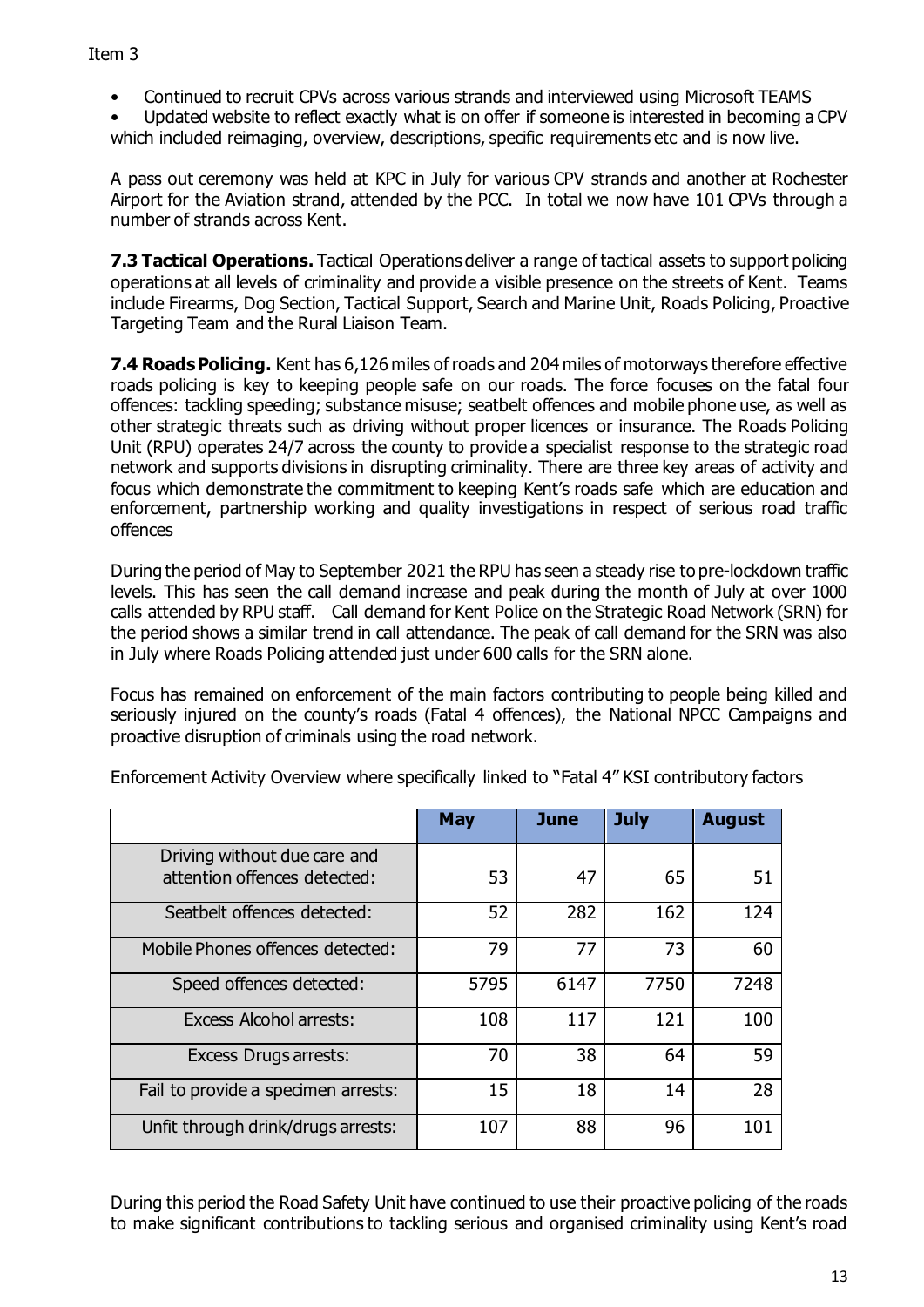network. A number of police operations have taken place during this period including an ongoing joint operation working with Canterbury Community Safety Unit, focussed on excess speed, antisocial driving/riding and vehicles or persons of interest. During the operation 2 persons were arrested for Drug Driving, a fatal 4 contributor. Collaborative working with Essex Police took place over two days which resulted in some positive outcomes including 74 various traffic offence processes, 5 vehicles seized, 4 stolen cars recovered and 2 arrests for drug driving.

'Bike Safe' - is national police led initiative, aimed at working with motorcycle riders to raise awareness of the importance and value of progressing on to accredited post-test training. Bike Safe workshops involve an observed ride with a Police Advanced motorcyclist or approved Bike Safe observer. This is a heavily subsidised course by Kent Police, for the public to undertake and is a large contribution from Kent Police to increase road safety. This group are recognised as a most vulnerable road user group and this initiative is focussed on education, mitigating the risk and reducing the likelihood of them becoming involved in collisions and therefore reducing the amount of people killed and seriously injured as a result. Bike Safe has now been implemented and run over four weekends with the public. This has received high praise and positive feedback from those in attendance and is a key contributor to increased road safety among this vulnerable user group.

With regards to the work of the Serious Collision Investigation Unit (SCIU), there have been a number of significant investigations during this period and the team has deployed to and investigated ten fatal and fifteen very serious injury road collisions.

# **8. Delivering an Efficient Service.**

The force continues to review its processes to ensure that communities in Kent receive a first class service whilst delivering value for money. The force has a strong commitment to joint working, in particular with Essex Police, and is an active member of the seven-force strategic alliance.

Both the Chief Constable and PCC are committed to the continued drive for financial savings and process gains for which there will be no change to the momentum of the local plans to deliver positive outcomes regardless of the increased flexibility afforded to the PCCs in setting the forces budget.

**8.1 Mental Health and S136 Detentions.** The police use of Section 136 of the Mental Health Act (1983) to detain individuals who appear to be suffering from a mental health crisis has been decreasing since December 2019.

There continues to be a relentless focus to improve the partnership response to people in crisis ensuring they receive a first-class service from the relevant agency at the point of contact. Kent Police has improved the collection and use of data, to deliver enhanced joint training, ensuring the appropriate intervention is made when dealing with people in crisis. This work has resulted in better outcomes for vulnerable people in the use of police s. 136 powers of detention.

The table below shows the number of s.136 detentions for the first 10 months of 2021. Detentions have continued to reduce since December 2019 resulting in over 400 less detentions so far this calendar year compared to 2020.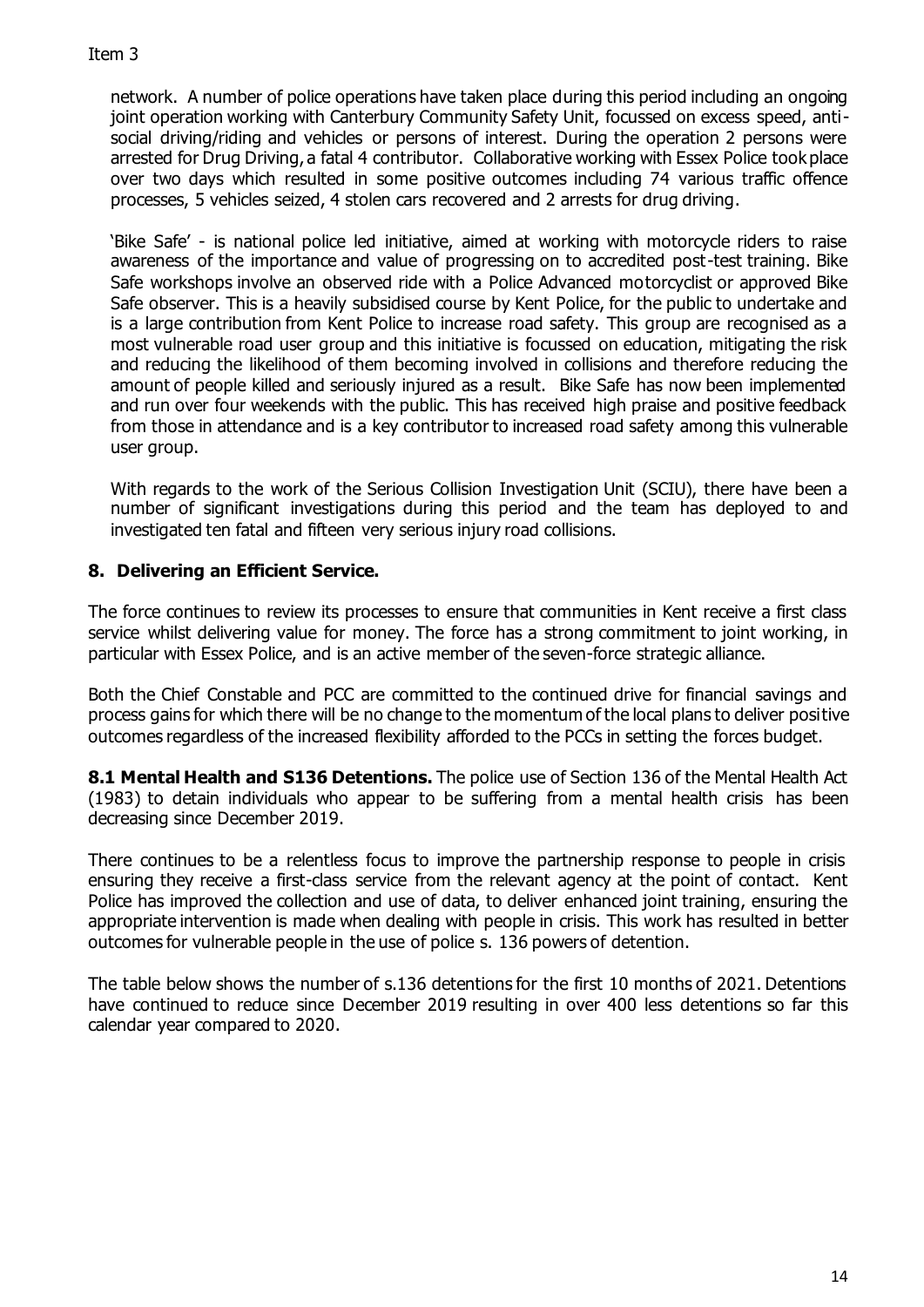| Jan 21        | 110  |
|---------------|------|
| Feb 21        | 144  |
| Mar 21        | 132  |
| Apr 21        | 99   |
| May 21        | 125  |
| Jun 21        | 128  |
| <b>Jul 21</b> | 117  |
| Aug 21        | 112  |
| Sep 21        | 96   |
| <b>Oct 21</b> | 87   |
| <b>Total</b>  | 1063 |

This is an incredible step change resulting in less police and partner hours dealing with s.136 detentions with a focus on ensuring the patients are receiving the right intervention by the right service at the right time. Internal training delivered by the Mental Health Policing Team has ensured people are not unnecessarily detained under s.136 of the Mental Health Act and appropriate advice is sought prior to every detention, with alternative powers and services being considered. This drive continues with a recent video to all staff by ACC Ayling reinforcing the importance of our response and commitment to mental health.

The increased use of the 836-advice line, which provides clinical advice for front line officers prior to making decisions to detain individuals, has made a significant contribution to this performance, with partners investing in training and resources to Improve availability of clinicians. Multiagency Mental Health training is also being developed by a group chaired by Kent Police, this training is in the design and development phase and will be delivered during 2022. Continued scrutiny will be supported by an enhanced data set, supplied by an improved mental health e-form that is due to release at the end of 2021/start of 2022. This information will be shared with partners to assist in the continued service improvements for people in crisis.

Supt Steenhuis continues to co-chair the "Urgent Care Oversight Board" with KMPT which monitors the delivery of a number of improvement projects which will see continued change and improvements in the service provision. This includes the creation of 24/7 age appropriate crisis care via NHS 111 by 2023/24 with a 24/7 crisis function for adults during 2022.

In addition to the safe havens providing sign posting and support across the county, a High Intensity support process will also commence in East Kent in the final part of 2021, this service funded by the NHS and run by the British Red Cross will look to support individuals that create the most demand by repeated ED attendance or detention under s.136. Our joint commitment and partnership working arrangements in response to mental health have seen a sustained improvement in our use and approach to s.136 powers.

**8.2 Making Contact.** Call handling performance for emergency and non-emergency calls for the period May to September 2021 is set out in the table below: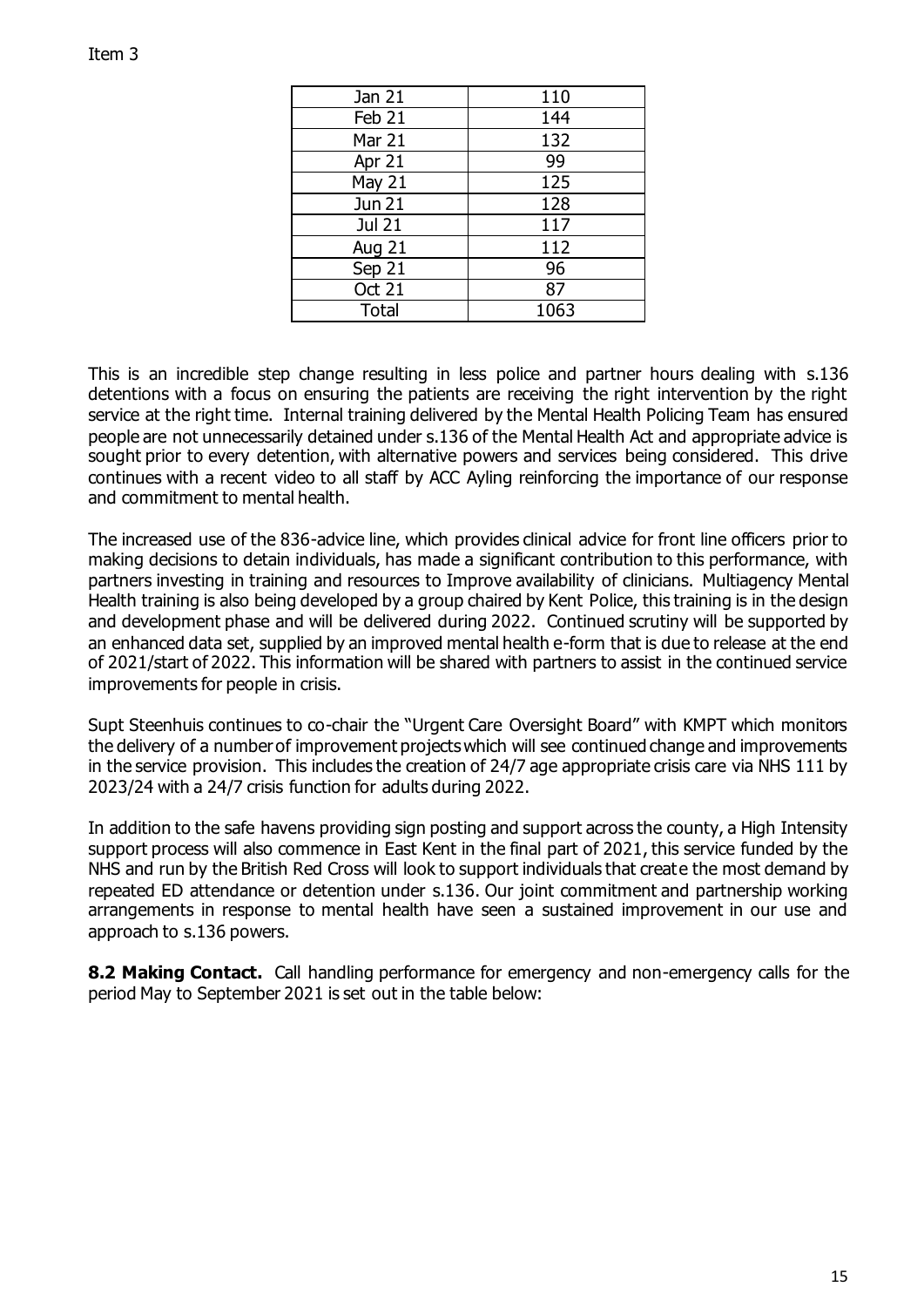# **FCR and IMU**

### Force Control Room (FCR) Contact: 999 Emergency call handling:

| 999 call totals:                      | <b>May 2021</b> | Jun<br>2021     | Jul<br>2021 | Aug<br>2021     | <b>Sep</b><br>2021 |
|---------------------------------------|-----------------|-----------------|-------------|-----------------|--------------------|
| <b>Calls Received</b>                 | 29,130          | 32,204          | 33,106      | 30,824          | 31,666             |
| <b>Calls Answered</b>                 | 28,761          | 31,268          | 32,113      | 30,416          | 31,320             |
| <b>Calls Not Answered</b>             | 369             | 1,036           | 993         | 408             | 346                |
| % Not Answered                        | 1.27%           | 2.91%           | 3.00%       | 1.32%           | 1.09%              |
| <b>Average Queuing</b><br><b>Time</b> | 14 <sub>S</sub> | 19 <sub>S</sub> | 22s         | 16 <sub>S</sub> | 19 <sub>S</sub>    |
| <b>Average Talk Time</b>              | 5m 30s          | 5m 29s          | 5m 24s      | 5m 13s          | 5m 01s             |

The volumes of 999 emergency calls received has been the highest since 2016 and has been reflected nationally throughout all forces. Despite this, and despite the challenging attrition, the number of 999 calls answered during this period has been the highest again since 2016.

During this reporting period the calls not answered percentage increased which has had an impact on an overall financial year attrition rate of 1.73% but that still remains within the aspirational 2% attrition. In relation to average queuing time this has fluctuated monthly through the financial year between 10 seconds and 22 seconds with a financial year average of 17 seconds. Talk time for this period remains stable which is positive due to additional requirements on call takers to update victims at their first point of contact with the Victim Code requirements in line with the Victim and Witness Service Strategy 2020 and where possible seek early first contact resolution.

| 101 call totals:               | May<br>2021 | Jun<br>2021 | Jul<br>2021 | Aug<br>2021 | <b>Sep</b><br>2021 |
|--------------------------------|-------------|-------------|-------------|-------------|--------------------|
| <b>Calls Received</b>          | 31,133      | 31,907      | 33,985      | 31,900      | 33,137             |
| <b>Calls Answered</b>          | 28,963      | 27,535      | 26,627      | 26,409      | 22,679             |
| <b>Calls Not Answered</b>      | 2,170       | 4,372       | 7,313       | 5,491       | 10,458             |
| % Not Answered                 | 6.97%       | 13.70%      | 21.65%      | 17.21%      | 31.56%             |
| <b>Average Queuing</b><br>Time | 1m 17s      | $2m$ 23s    | 3m 24s      | $2m$ 41s    | 6m 24s             |
| <b>Average Talk Time</b>       | 8m 18s      | 8m 26s      | 8m 08s      | 8m 11s      | 8m 33s             |

101 Public Non-Emergency call handling:

The volume of 101 public non-emergency calls received during this period continues to decrease year on year comparatively. The force continued to support channel choice for those wishing to use our service and alternative methods offered through digital contact such as online crime reporting, live chat remaining well utilised as well as a new choice to report ASB online which has started to see an increasing uptake.

The percentage of calls not answered saw some challenging periods from June onwards reaching high attrition rates at weekends. The financial year attrition rate of 18.83% is assessed to be a direct impact of the increasing 999 emergency calls which remain the priority. A challenging September has increased the overall queuing time to 3m 14s seconds for the financial year. In relation to talk time for this period (as with 999 calls) the length remains stable against a requirement now embedded to update victims at the first point of contact with the Victim Code requirements and where possible seek early first contact resolution.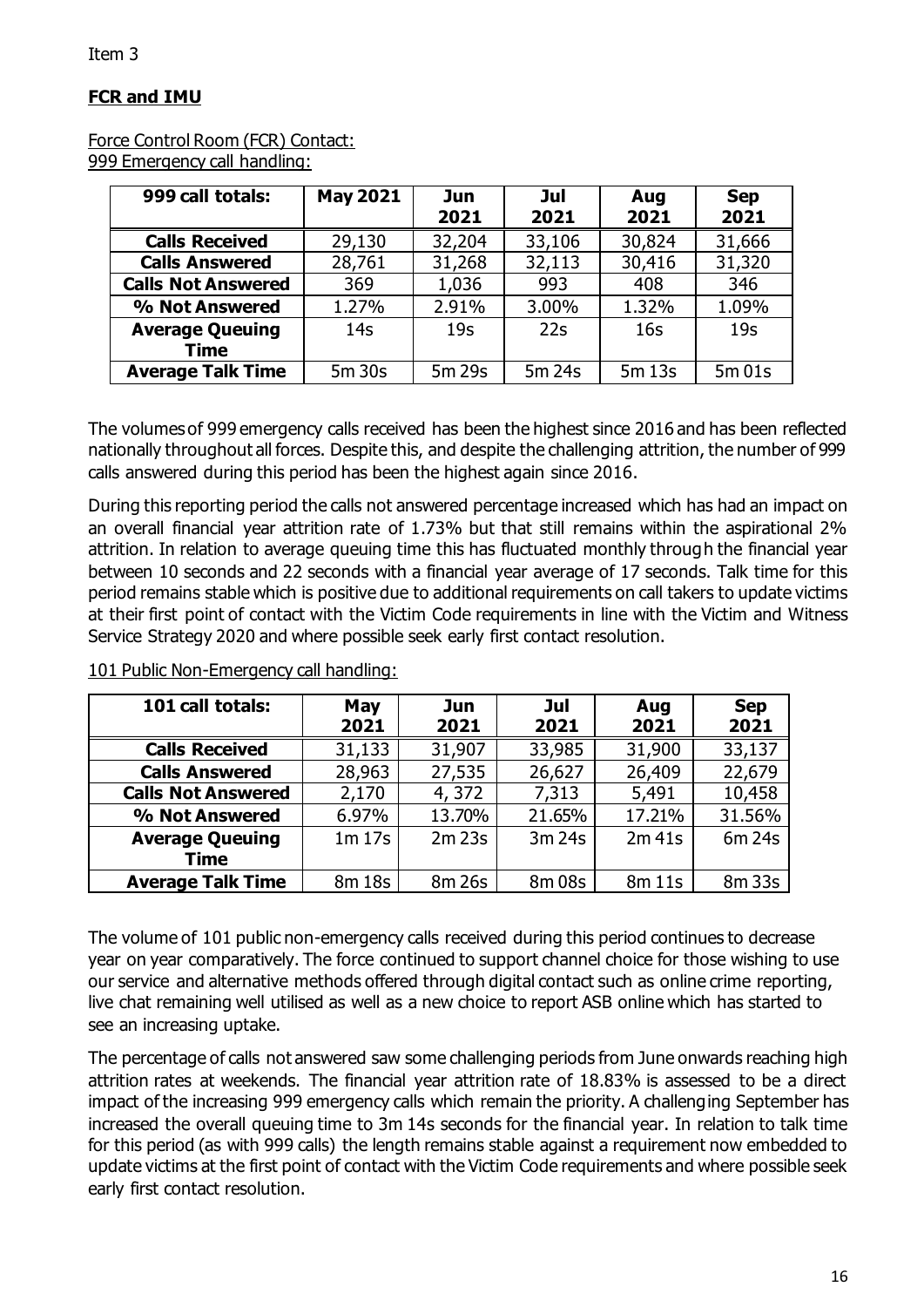A post implementation review of the 2020 FCIR business model is currently underway with recommendations to be presented to the Strategic Change Board to support current and future demand changes given the challenges experienced since the model's inception.

### Channel Shift

# Digital Contact

| <b>Digital Contact:</b>                                  | May   | Jun   | Jul   | Aug   | <b>Sep</b> |
|----------------------------------------------------------|-------|-------|-------|-------|------------|
|                                                          | 2021  | 2021  | 2021  | 2021  | 2021       |
| <b>Number of</b><br><b>Digital Contacts</b><br>into FCIR | 7,868 | 8,463 | 8,325 | 7,566 | 8,324      |

All Digital demand into the FCIR has shown ongoing growth since more channel choice became available to the public. Whilst the comparative data shows a decrease on the same time in 2020, the majority of this digital contact decrease was COVID breach reports that were at an all-time high during the same reporting period. The remaining digital contact types continue to grow with new opportunities and functionality being added continuously.

# Online Crime Reporting (OCR):

| <b>OCR totals:</b>                                         | May   | Jun   | Jul   | Aug   | <b>Sep</b> |
|------------------------------------------------------------|-------|-------|-------|-------|------------|
|                                                            | 2021  | 2021  | 2021  | 2021  | 2021       |
| <b>Number of 'Report</b><br>a Crime'<br><b>Submissions</b> | 2,643 | 3,019 | 3,142 | 2,999 | 3,614      |

During this reporting period online crime reporting has increased by 9.76% compared to 2020. In line with other calls for service areas this began to rise through the Summer period.

### Live Chat

| <b>Live Chat totals:</b>    | May   | Jun   | Jul   | Aug   | <b>Sep</b> |
|-----------------------------|-------|-------|-------|-------|------------|
|                             | 2021  | 2021  | 2021  | 2021  | 2021       |
| <b>Live Chat</b><br>volumes | 3,868 | 4,144 | 3,925 | 3,515 | 3,517      |

The Live Chat use has continued to remain high for this reporting period despite COVID breaches no longer being reported and as demand increases the FCIR continues to respond by ensuring appropriate staff remain available to operate within the e-desk.

### Investigation Management Unit (IMU)

| <b>IMU &amp; Crime</b><br>totals: | May<br>2021 | Jun<br>2021 | Jul<br>2021 | Aug<br>2021 | <b>Sep</b><br>2021 |
|-----------------------------------|-------------|-------------|-------------|-------------|--------------------|
| <b>Recorded Crime</b>             | 15242       | 14613       | 18296       | 14867       | 15163              |
| <b>Cancelled Crime</b>            | 562         | 570         | 749         | 768         | 619                |
| % of Total                        | 3.6%        | 3.8%        | 3.9%        | 4.9%        | 3.9%               |

Recorded crime between for this period has increased by 5.5% compared to the same period in 2020. This is showing crime levels returning to normal levels following low recorded crime in 2020 due to COVID-19. Compared to the same period in 2019 recorded crime has reduced by 6.3%.